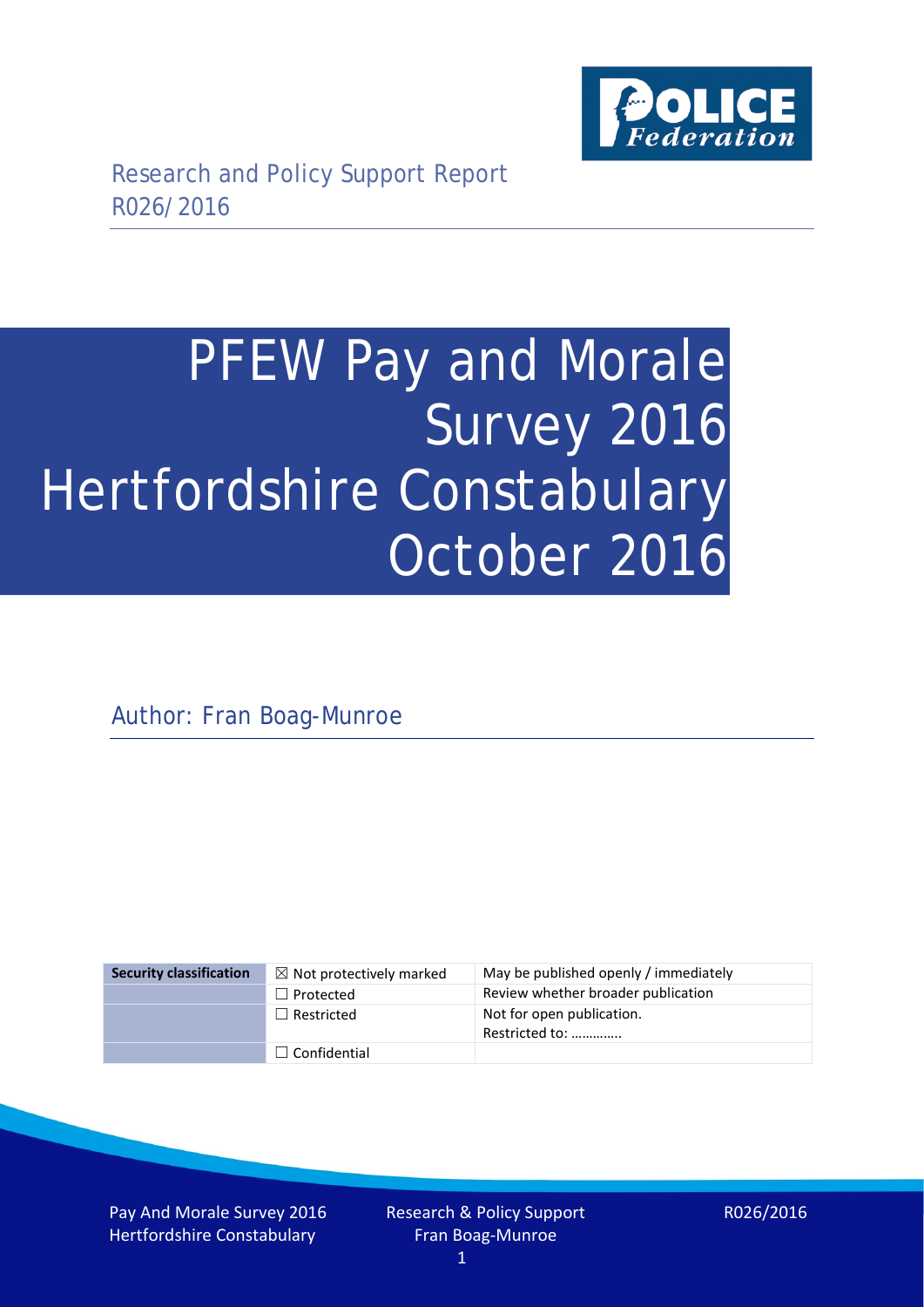## **INTRODUCTION**

This note provides a summary of responses to the PFEW Pay and Morale Survey received from respondents from Hertfordshire Constabulary in 2016.

Where appropriate, details of average responses for the police service as a whole are also presented, as well as a ranking of Hertfordshire Constabulary compared to other forces. Where rankings are provided, a ranking of 1 represents the force with the highest percentage of respondents expressing a particular attitude or intention, and a ranking of 42 represents the force with the lowest percentage of respondents expressing a particular attitude or intention<sup>[1](#page-1-0)</sup>. One force was excluded from this ranking because the sample size was considered too low to be representative of the force as a whole (<200 responses). Please be aware that the actual differences between individual rank positions may be quite small and, if used, should be interpreted cautiously.

Graphical summaries are also presented which compare the proportion of respondents expressing a particular attitude or intention in each force to the average for the service as a whole. These graphical summaries indicate either 1) that a force has the same proportion of respondents expressing a particular attitude as the national average or lower; 2) that the force has a higher proportion of respondents expressing a particular attitude than the national average; or 3) that the proportion of respondents expressing a particular attitude in a force is 10% or more higher than the national average.

# **RESPONSE RATE AND RESPONDENTS**

681 responses were received from Hertfordshire Constabulary, representing a response rate of around 36% (based on March 2016 Home Office figures of officer headcount). The national response rate for the 2016 survey was 35%. Last year's response rate for Hertfordshire Constabulary was 13%. Please bear this in mind when making comparisons with last year's findings.

Overall 2% of respondents to the survey declined to state which force they belonged to. The responses from these officers have been included within the national data but are excluded from force-level analysis.

77.2% of responses from Hertfordshire Constabulary were received from male officers and 22.8% of responses were from female officers. 73.7% of respondents were Constables, 19.7% were Sergeants and 6.7% were Inspectors or Chief Inspectors.

<span id="page-1-0"></span> $1$  Rankings have been determined at two decimal places.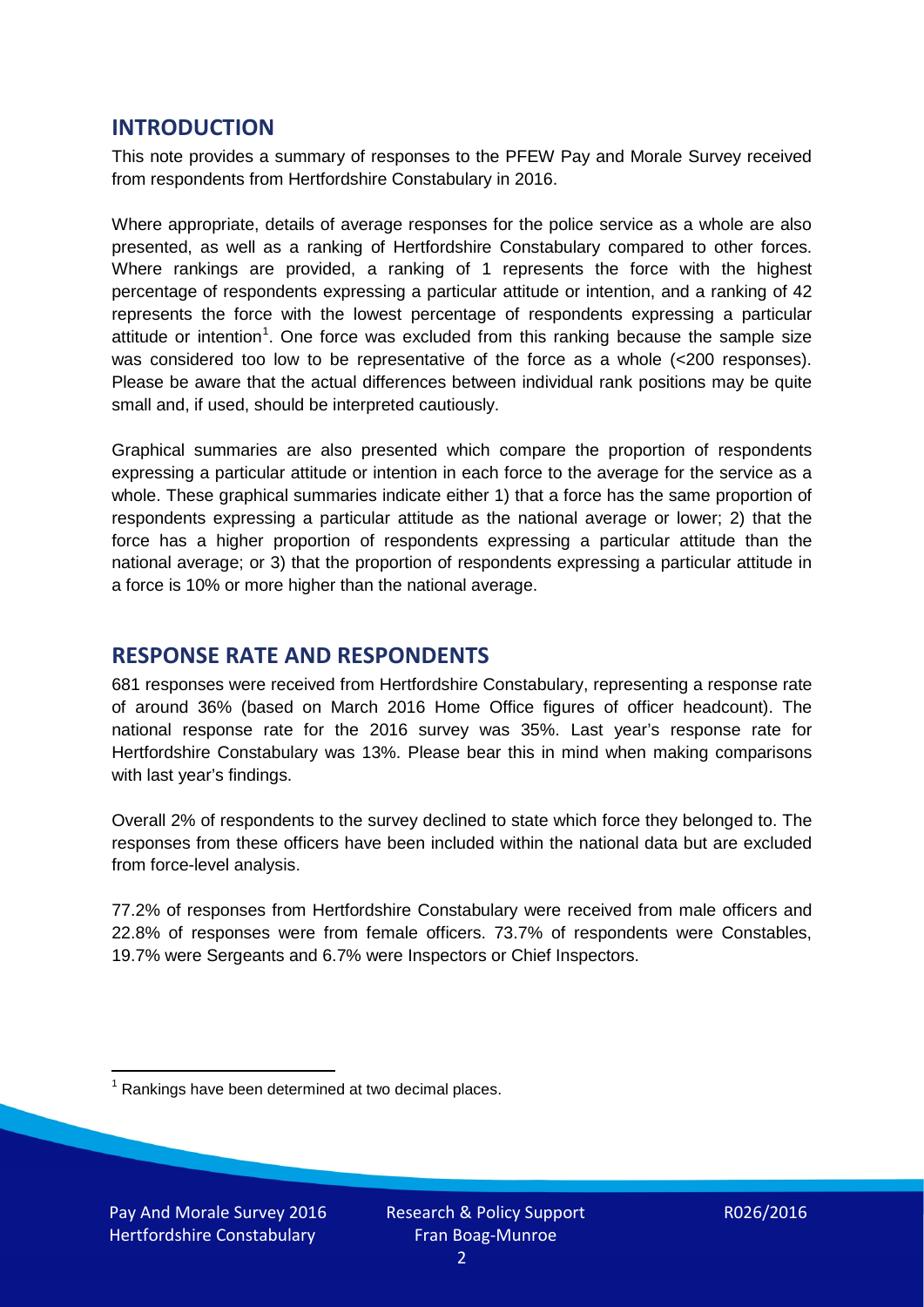# **MORALE**

50.0% of respondents from Hertfordshire Constabulary told us that their morale is currently low.

Nationally, the proportion of respondents reporting low personal morale ranges from 72.0% at the top ranking force to 41.9% at the bottom ranking force. In terms of the proportion of respondents with low morale, Hertfordshire Constabulary ranks 32 out of 42, meaning that, compared to Hertfordshire Constabulary, there are 10 forces with a smaller proportion of respondents reporting low morale.

79.7% of respondents from Hertfordshire Constabulary felt that morale within the force is currently low.

Across England and Wales as a whole, the proportion of respondents reporting low force morale ranges from 98.8% at the top ranking force to 74.1% at the bottom ranking force. In terms of the proportion of respondents reporting low force morale, Hertfordshire Constabulary ranks 34 out of 42 forces, meaning that there are 8 forces with a smaller proportion of respondents who feel that morale within their force is low.

Comparison of 2016 and 2015 figures for morale in Hertfordshire Constabulary are provided in the table below.

|                     | 2016  | 2015  |
|---------------------|-------|-------|
| Low personal morale | 50.0% | 61.4% |
| Low force morale    | 79.7% | 83.1% |

The proportion of respondents in the police service as a whole who said that their morale is low was 55.9%; this compares to 70.1% of respondents to the PFEW Pay and Morale survey in 2016; the proportion of respondents reporting low morale in 2016 was significant smaller than in [2](#page-2-0)015<sup>2</sup>.

The proportion of respondents in the service as a whole who said that morale in their force was low was 89.5%; in 2015, this proportion was 94.6%. Again the difference between 2016 and 2015 was statistically significant<sup>[3](#page-2-1)</sup>.

<span id="page-2-0"></span> $2$  Z= 40.1, p < 0.001

<span id="page-2-1"></span> $3$  Z=25.2, p < 0.001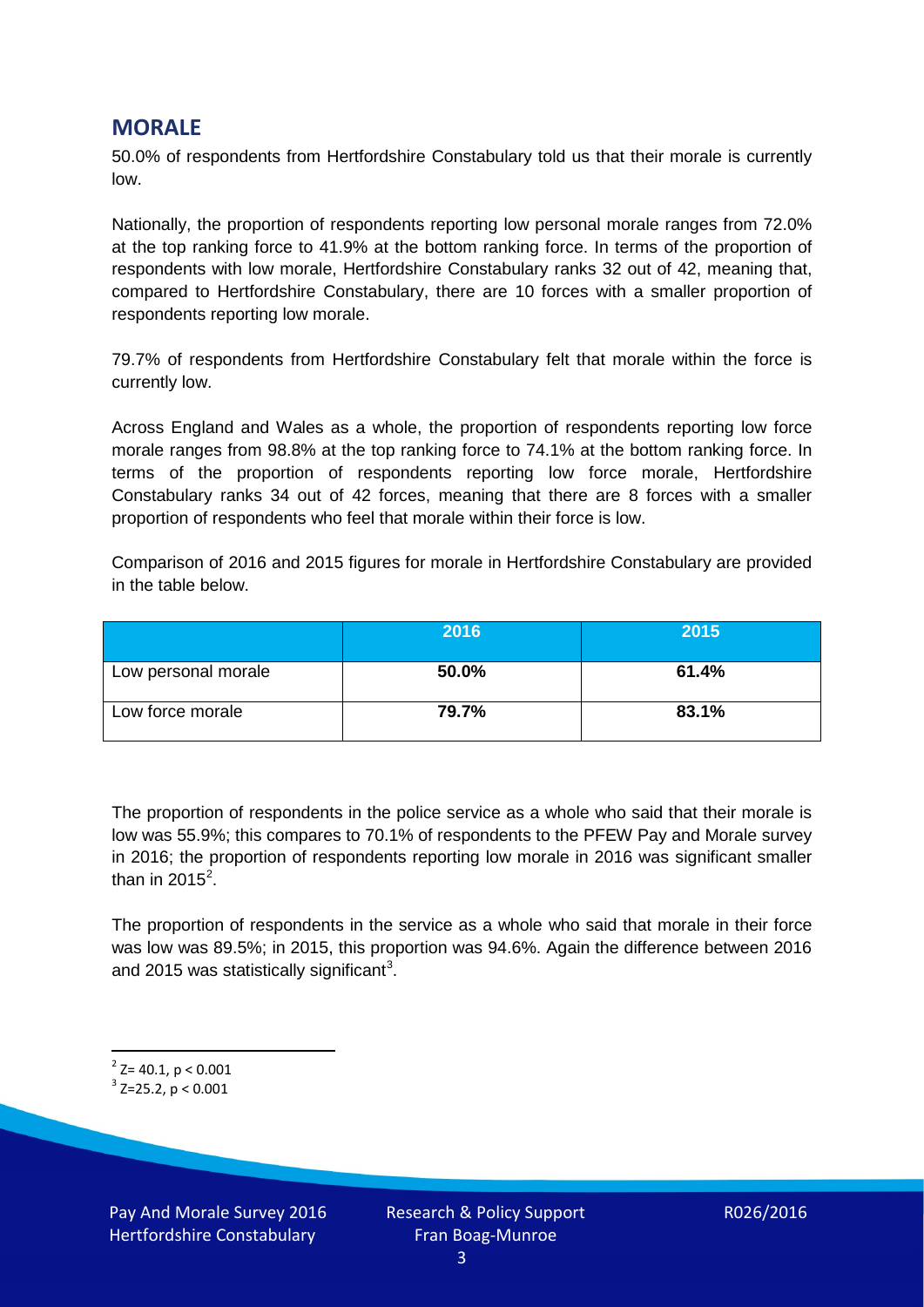*Proportion of respondents reporting low personal morale compared to national average in 2016*



#### *REASONS FOR LOW MORALE*

The survey asked respondents about the factors that had a positive or negative effect on their morale, the table below shows the proportion of respondents in Hertfordshire Constabulary who said a particular factor has had a negative effect upon their morale compared to the national average.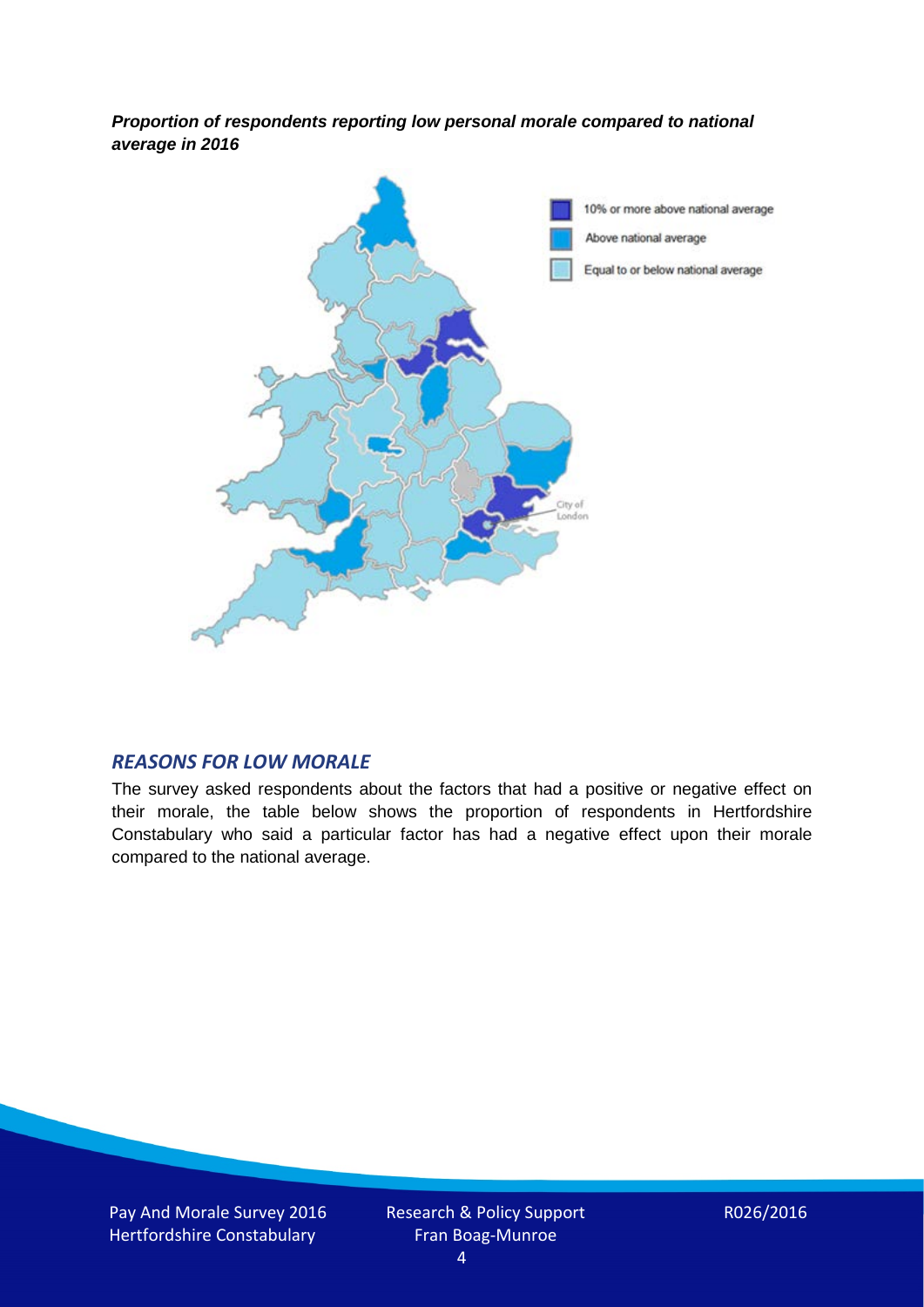| <b>Factor</b>                                  | <b>Negative effect on morale</b><br>(Hertfordshire<br><b>Constabulary)</b> | <b>Negative effect on morale</b><br>(England and Wales) |
|------------------------------------------------|----------------------------------------------------------------------------|---------------------------------------------------------|
| Pay and benefits (including<br>pension)        | 69.7%                                                                      | 70.9%                                                   |
| Day-to-day job role                            | 35.4%                                                                      | 39.9%                                                   |
| Workload and responsibilities                  | 50.9%                                                                      | 52.4%                                                   |
| Work-life balance                              | 50.3%                                                                      | 58.2%                                                   |
| Opportunities for<br>development and promotion | 41.2%                                                                      | 49.9%                                                   |
| Health and wellbeing                           | 52.2%                                                                      | 54.3%                                                   |
| How the police as a whole<br>are treated       | 81.3%                                                                      | 84.2%                                                   |
| Treatment by senior<br>managers                | 34.3%                                                                      | 42.1%                                                   |

# **ATTITUDES TOWARDS THE POLICE**

64.4% of respondents from Hertfordshire Constabulary said that they would not recommend joining the police to others.

Nationally, the proportion of respondents who said that they would not recommend joining the police to others ranges from 78.6% in the top ranking force to 55.4% in the bottom ranking force. Compared to the other forces in England and Wales, Hertfordshire Constabulary ranks 30 out of 42; there are therefore 12 forces with a smaller proportion of respondents who say that they would not recommend joining the police to others.

59.5% of respondents from Hertfordshire Constabulary said that they did not feel valued within the police.

The proportion of respondents who did not feel valued ranges from 79.2% in the top ranking force to 53.1% in the bottom ranking force. In terms of the proportion of respondents who did not feel valued within the police, Hertfordshire Constabulary ranks 34 out of 42; there are 8 forces with a smaller proportion of respondents who did not feel valued.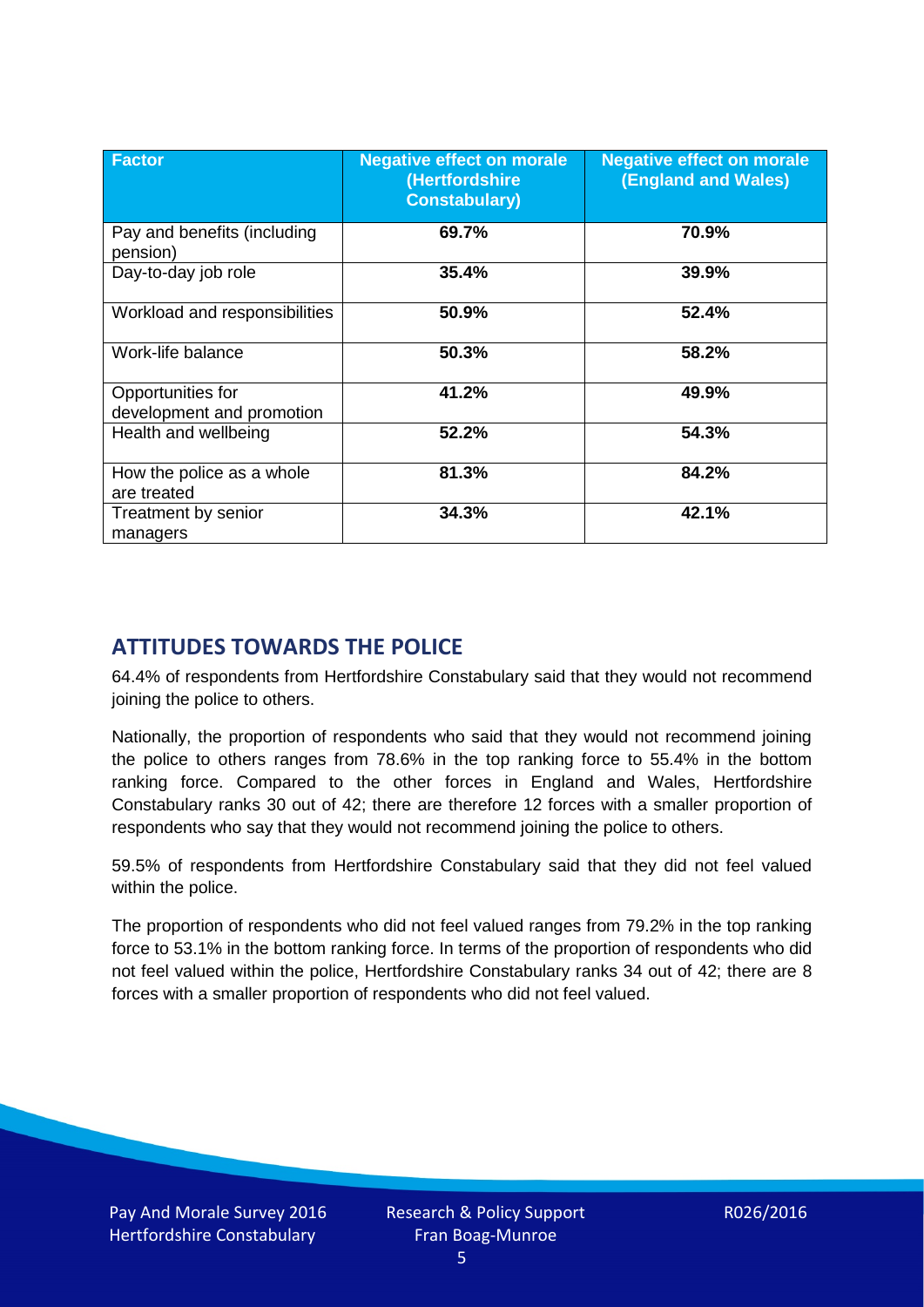|                                                           | 2016  | 2015  |
|-----------------------------------------------------------|-------|-------|
| would<br>not<br>recommend joining<br>the police to others | 64.4% | 67.5% |
| I do not feel valued<br>in the police                     | 59.5% | 59.8% |

For the service as a whole, the proportion of respondents in 2016 who said that they would not recommend joining the police to others was 69.9%. In 2015, 76.3% of respondents said that they would not recommend joining the police. The difference between 2016 and 2015 is statistically significant<sup>[4](#page-5-0)</sup>.

Across the police service as a whole, 67.3% of respondents said that they did not feel valued; compared to 74.7% of respondents in last year's survey. A significantly smaller proportion of respondents did not feel valued this year compared to 201[5](#page-5-1)<sup>5</sup>.

#### *Proportion of respondents who would not recommend the police to others compared to national average in 2016*



<span id="page-5-1"></span><span id="page-5-0"></span> $4$  Z = 19.6, p < 0.001  $5$  Z = 22.1, p < 0.001

Pay And Morale Survey 2016 Hertfordshire Constabulary

Research & Policy Support Fran Boag-Munroe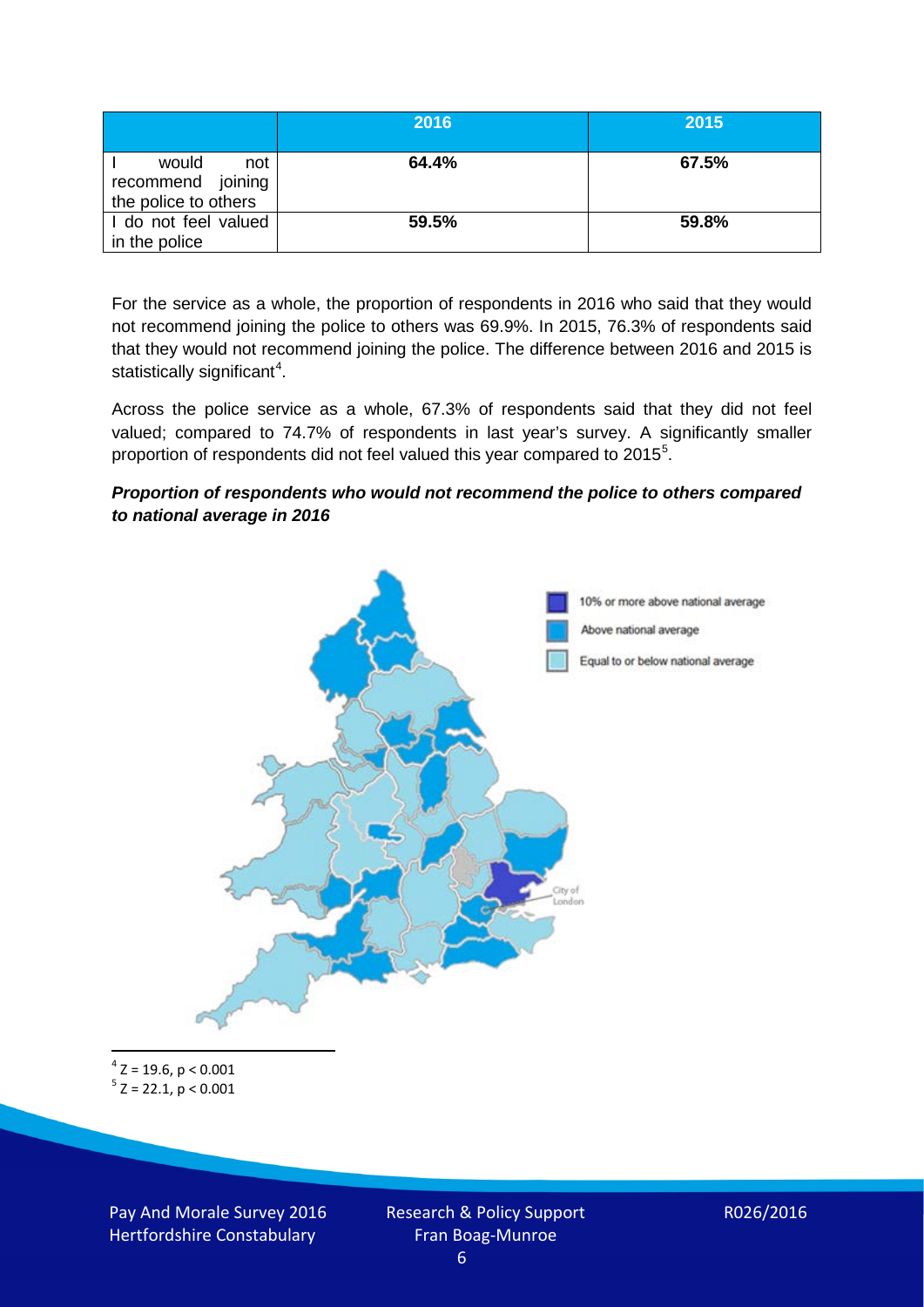# **INTENTION TO LEAVE**

10.4% of respondents from Hertfordshire Constabulary told us that they intend to leave the police service within two years. A further 19.8% of respondents said that they currently do not know what their intentions are with regards to staying in or leaving the police.

The proportion of respondents who planned to leave the police ranged from 21.5% at the top ranking force to 4.5% at the bottom ranking force. In terms of the proportion of respondents intending to leave, Hertfordshire Constabulary ranks 19 out of 42 forces, meaning that there are 23 forces with a smaller proportion of respondents intending to leave within two years.

Comparison of 2016 and 2015 figures for intention to leave in Hertfordshire Constabulary are provided in the table below.

|                                                | 2016  | <b>2015</b> |
|------------------------------------------------|-------|-------------|
| Intend to leave the police<br>within two years | 10.4% | 16.1%       |

For the service as a whole, 11.8% of respondents planned to leave the police service within two years; in 2015, 15.6% of respondents said that they intended to leave within two years. A significantly smaller proportion of respondents intended to leave the police service in 2015 compared to 201[6](#page-6-0)<sup>6</sup>.

<span id="page-6-0"></span> $6$  Z = 15.2, p < 0.001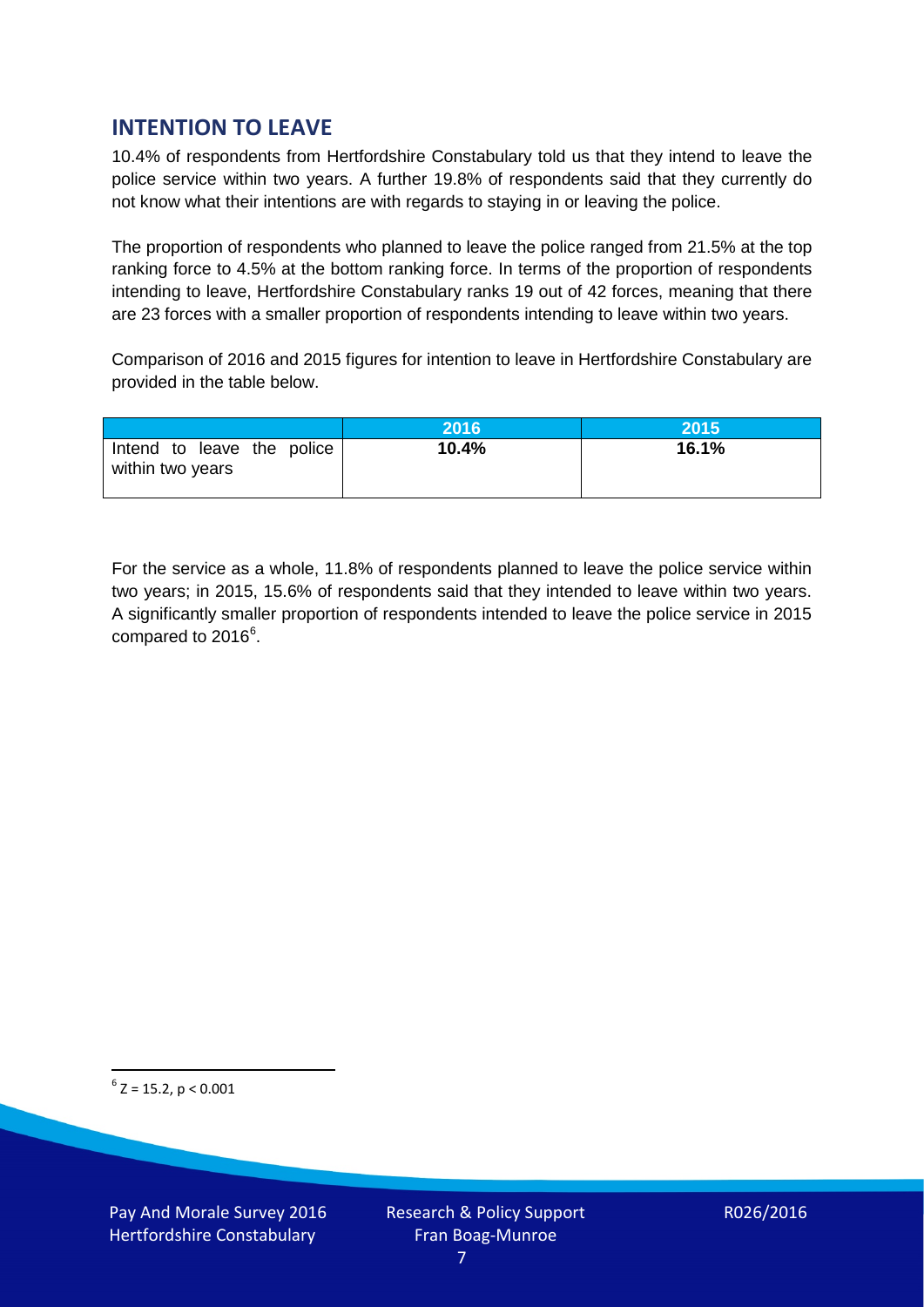*Proportion of respondents intending to leave the police within two years compared to national average in 2016*



### *REASONS FOR INTENDING TO LEAVE THE POLICE SERVICE*

Respondents who had said they intended to leave were asked to indicate the reasons behind this intention. The table below shows the proportion of respondents in Hertfordshire Constabulary who said that a particular factor has had a major effect on their intention to leave, compared to the national average.

Please be aware that respondents were able to choose more than one option therefore the figures provide below will not add up to 100%.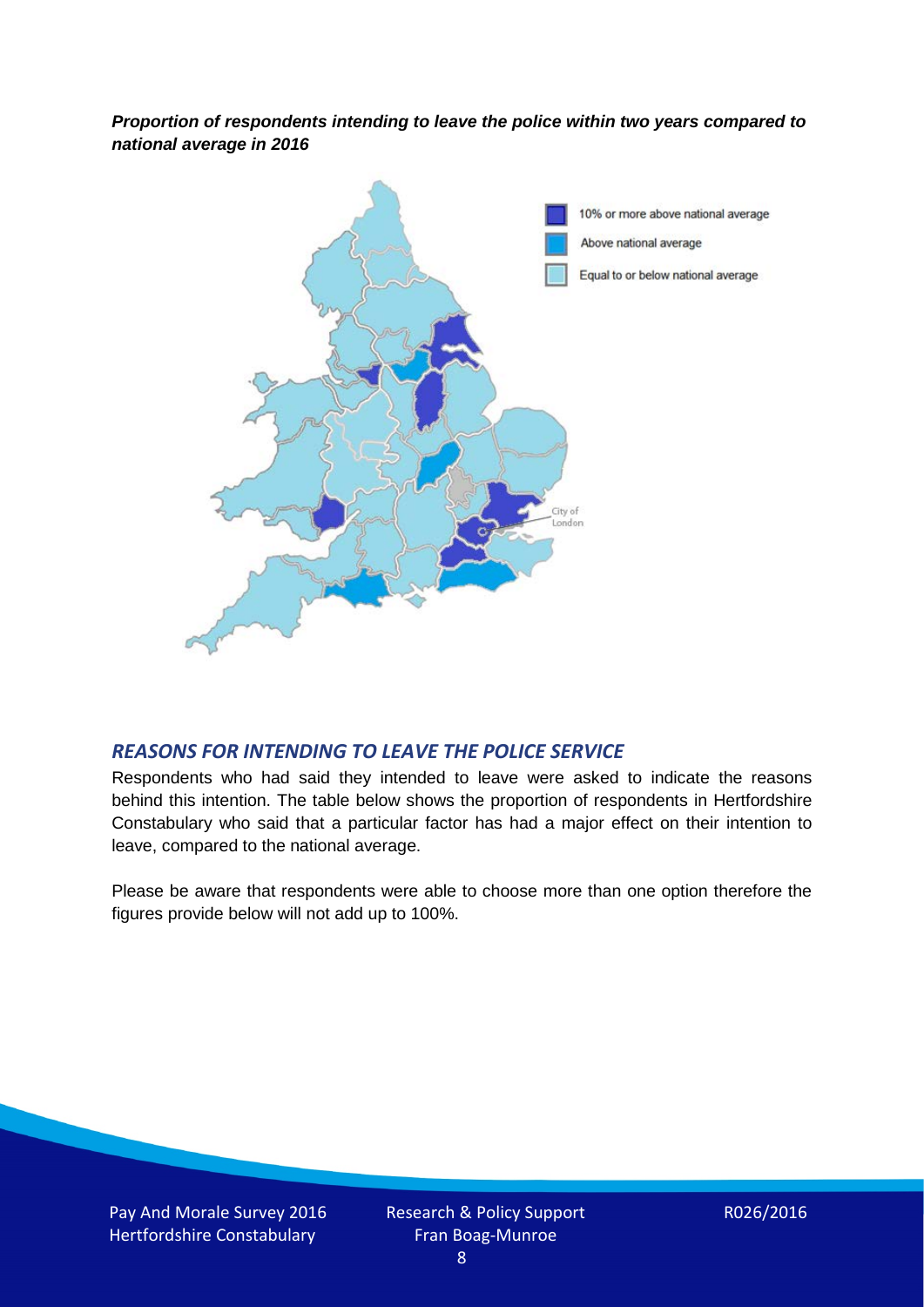| <b>Factor</b>                                          | <b>Major effect on intention to</b><br>leave (Hertfordshire<br><b>Constabulary)</b> | <b>Major effect on intention to</b><br>leave (England and Wales) |
|--------------------------------------------------------|-------------------------------------------------------------------------------------|------------------------------------------------------------------|
| The impact of your job on<br>your family/personal life | 53.0%                                                                               | 57.2%                                                            |
| Your morale                                            | 74.2%                                                                               | 81.7%                                                            |
| Your opportunities for<br>development and promotion    | 37.9%                                                                               | 49.1%                                                            |
| Your pay and benefits                                  | 63.6%                                                                               | 67.6%                                                            |
| Better job opportunities<br>outside of the Police      | 54.5%                                                                               | 59.2%                                                            |
| The impact of the job on your<br>health and wellbeing  | 75.8%                                                                               | 69.4%                                                            |
| Dissatisfaction with your day-<br>to-day job role      | 28.8%                                                                               | 43.6%                                                            |
| Your workload and<br>responsibilities                  | 31.8%                                                                               | 41.8%                                                            |
| How the police was a whole<br>are treated              | 63.6%                                                                               | 77.6%                                                            |
| Your treatment by senior<br>managers                   | 15.2%                                                                               | 43.7%                                                            |

# **PAY AND BENEFITS**

74.4% of respondents from Hertfordshire Constabulary told us that they do not feel that they are paid fairly for the responsibilities they have within their job.

Across England and Wales, the proportion of respondents who feel that they are not paid fairly for their responsibilities ranges from 80.8% at the top ranking force to 63.0% at the bottom ranking force. Hertfordshire Constabulary ranks 13 out of 42 forces; there are 29 forces with a smaller proportion of respondents who say that they are not fairly paid for the responsibilities within their job.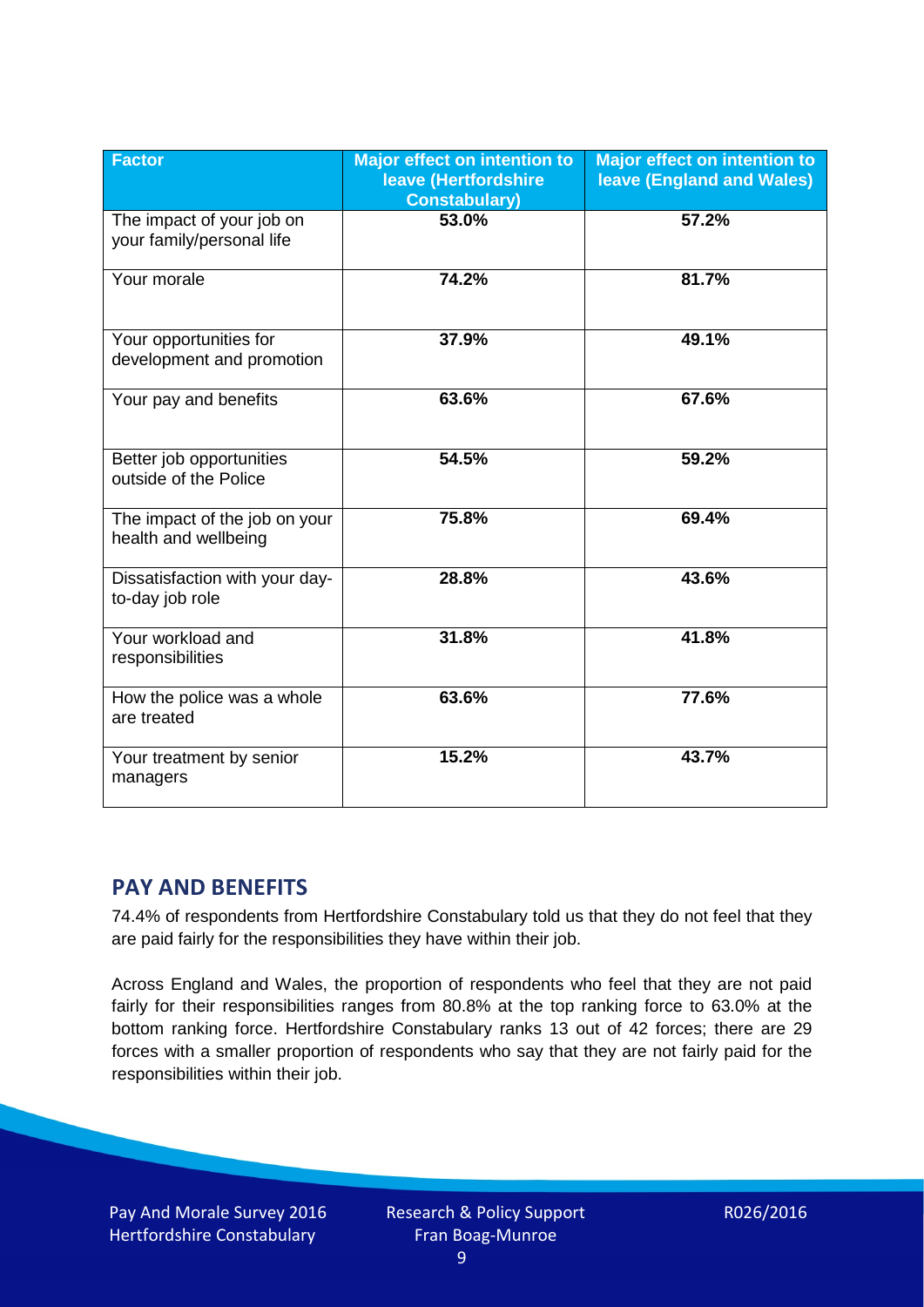67.2% of respondents from Hertfordshire Constabulary said that they are dissatisfied with their overall remuneration (including basic pay and allowances) and 61.7% said that they are dissatisfied with their pensions.

Nationally, The proportion of respondents who are dissatisfied with their overall remuneration ranges from 74.2% at the top ranking force to 50.9% at the bottom ranking force. In terms of respondents reporting dissatisfaction with their remuneration, Hertfordshire Constabulary ranks 13 out of 42 forces, meaning that there are 29 forces with a smaller proportion of respondents who are dissatisfied with their remuneration.

Pension dissatisfaction ranges from 71.5% at the top ranking force to 55.5% at the bottom ranking force. Hertfordshire Constabulary ranks 32 out of 42 forces for this indicator; therefore there are 10 forces with a smaller proportion of respondents who are dissatisfied with their pension.

|                                                                         | 2016  | 2015  |
|-------------------------------------------------------------------------|-------|-------|
| Do not feel fairly paid for the<br>responsibilities within their<br>job | 74.4% | 68.1% |
| Dissatisfied with total<br>remuneration                                 | 67.2% | 58.7% |
| Dissatisfied with pension                                               | 61.7% | 63.4% |

Nationally, 74.4% of respondents said that they were not paid fairly for the responsibilities they have within their job; this proportion was 70.3% in 2015. A significantly larger proportion of respondents said that they were not paid fairly for their responsibilities this year compared to last year<sup>[7](#page-9-0)</sup>.

The proportion of respondents across the police service as a whole who were dissatisfied with their remuneration was 66.7%; this compares to 62.7% in 2015. The difference between

<span id="page-9-0"></span> $7$  Z=12.5, p < 0.001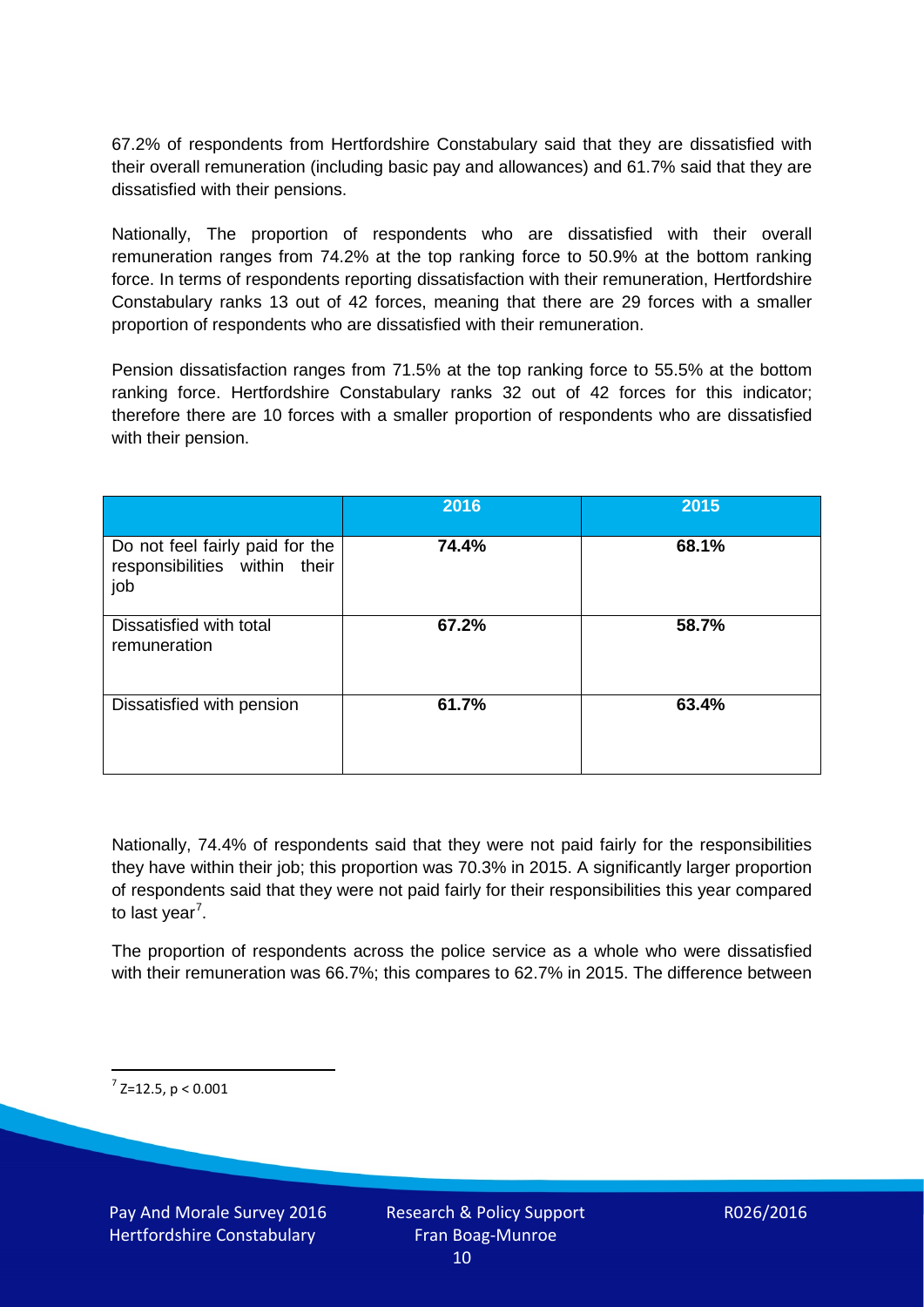the proportion of respondents who were dissatisfied with their overall remuneration in 2016 and 2015 was statistically significant<sup>[8](#page-10-0)</sup>.

Across England and Wales, the proportion of respondents who were dissatisfied with their pension in 2016 was 66.6%; this proportion was 68.9% in 2015. A significantly smaller proportion of respondents were dissatisfied with their pension this year compared to last year<sup>[9](#page-10-1)</sup>.

#### *Proportion of respondents who do not feel fairly paid for the responsibilities within their job compared to national average in 2016*



<span id="page-10-1"></span><span id="page-10-0"></span> $8$  Z = 11.4, p < 0.001  $^{9}$  Z = 6.7 p < 0.001

Pay And Morale Survey 2016 Hertfordshire Constabulary

Research & Policy Support Fran Boag-Munroe 11

R026/2016